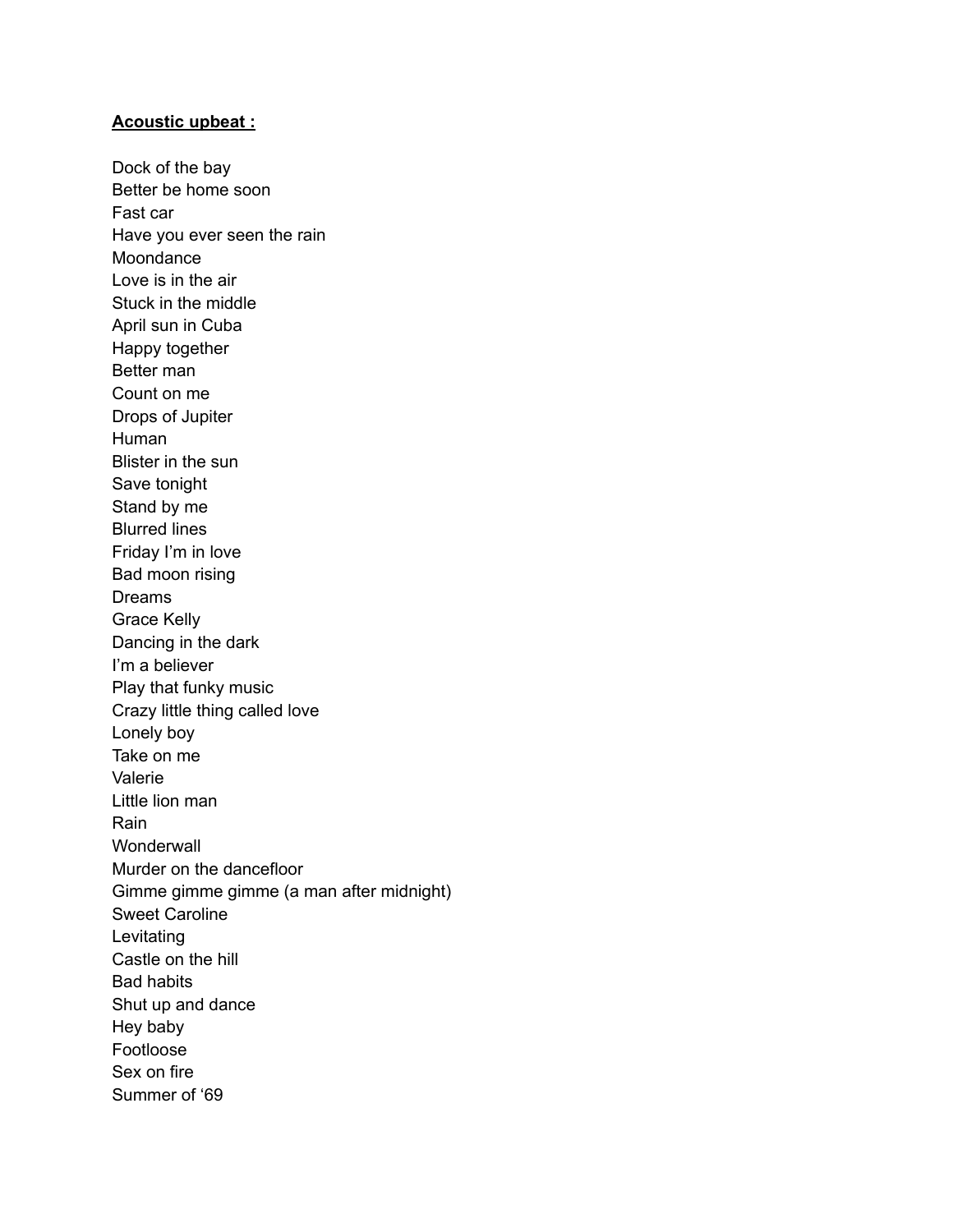Jessie's girl Nutbush Mr Brightside Raise your glass What's up? Can't take my eyes off you Horses Best day of my life Bonfire heart Fire and the flood Good riddance I'm yours Marry you Pumped up kicks Signed, sealed,delivered What I like about you Yellow

## **Acoustic laid back/slow :**

Heaven Perfect Kiss me With or without you Romeo and Juliet Just the way you are Wicked game A thousand years All of me Amazed Better together Can't help falling in love Chasing cars Crazy love Die a happy man Everything Grow old with you Hallelujah Hey pretty girl Ho hey How long will I love you How would you feel I'll be LIFE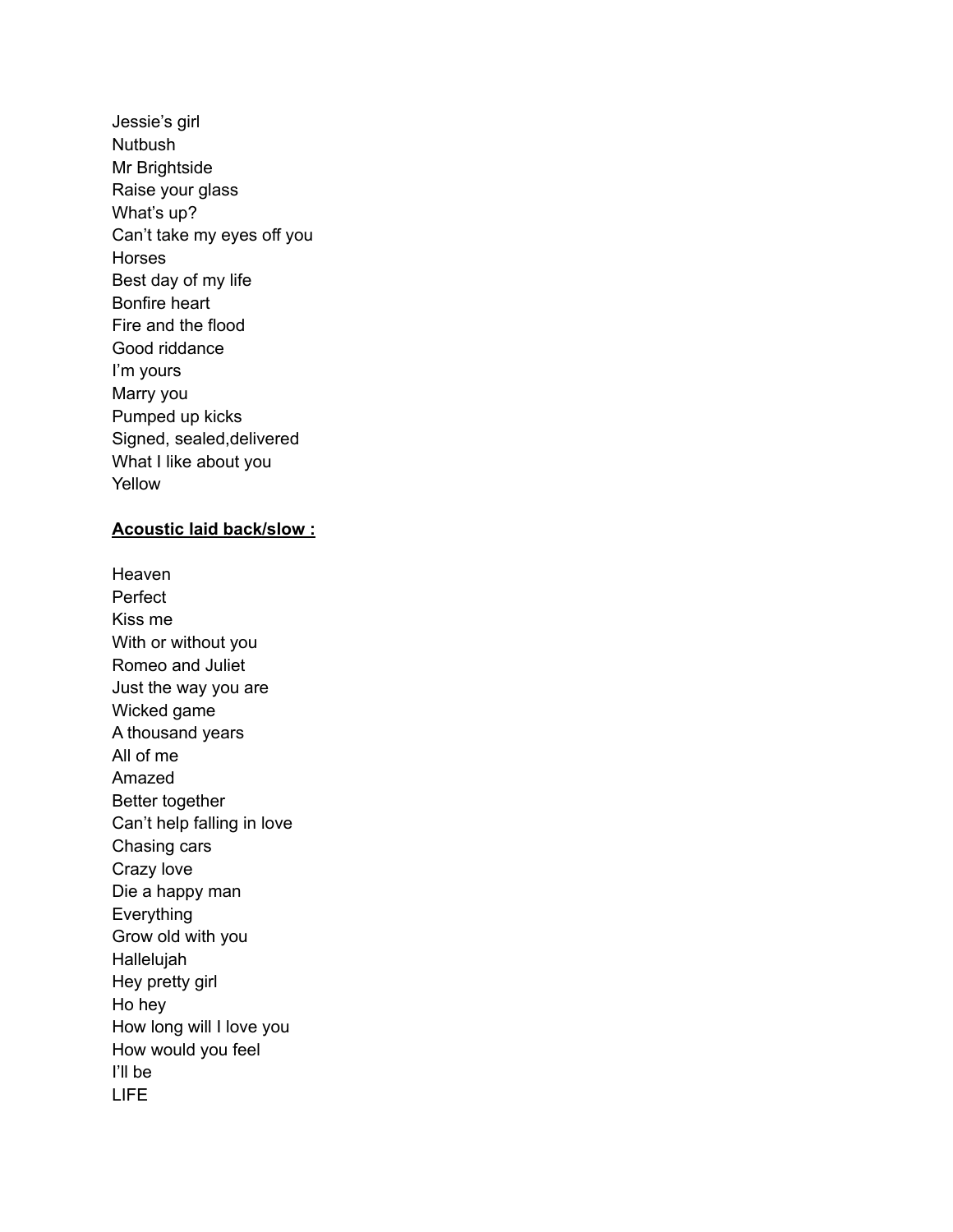Love someone Lucky Make you feel my love Marry me Say you won't let go Sweet child of mine Tenerife sea Thinking out loud This I promise you You and me You are the reason A little ray of sunshine All you need is love Anyone I'm yours Kiss me Just the way you are Never tear us apart Slice of heaven Slow hands

## **Dance/party music (with backing tracks) :**

You make my dreams Higher & higher (your love keeps lifting me) Crazy little thing called love Happy **Celebration** All night long Love is in the air April sun in Cuba Stuck in the middle Blurred lines Valerie Can't stop the feeling **Superstition** Blister in the sun Dancing on the ceiling Rock DJ Just can't get enough Video killed the radio star I don't feel like dancing Stayin' alive You should be dancing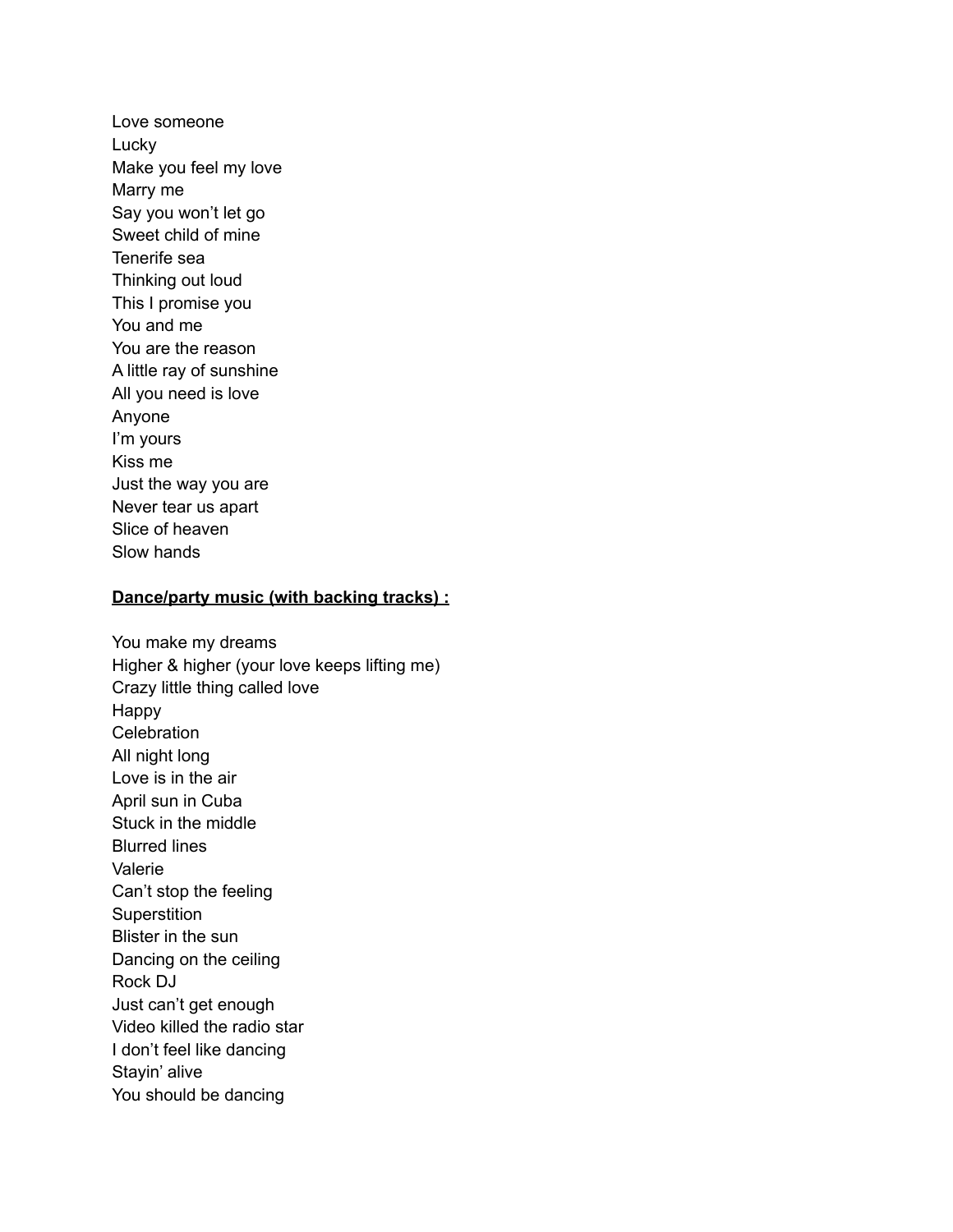Gimme gimme gimme (a man after midnight) Murder on the dancefloor Move your feet Cake by the ocean Bad habits Levitating Electric avenue Take on me Shut up & dance Volare Uptown girl Wake me up before you go-go Play that funky music Crunchy granola Moves like Jagger Sweet Caroline 500 miles Uptown funk Man! I feel like a woman Nutbush Hey baby YMCA Footloose Jessie's girl Summer of '69 Mr Brightside (I've had) the time of my life Can't take my eyes off you Eagle rock **Horses** Khe Sanh You're the voice New York, New York Unchained melody Achy breaky heart All you ever do is bring me down Baby come back Big girls don't cry Blame it on the Bossa Nova Boot scootin' boogie C'est la vie Crocodile rock Dance monkey GI Blues